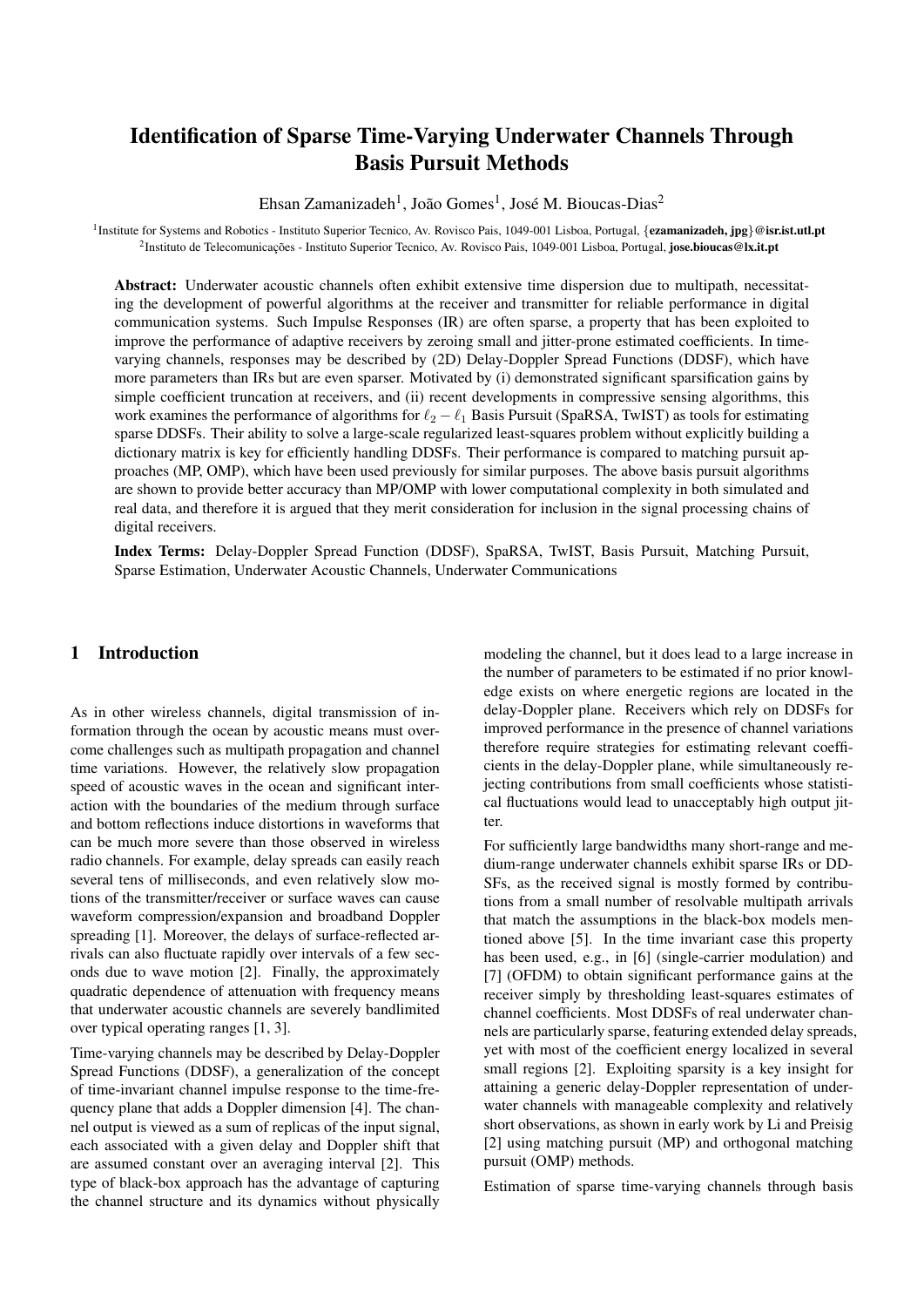pursuit (BP) techniques developed for compressive sensing has recently drawn interest in wireless communications scenarios [8, 9]. According to the original BP principle, a signal is decomposed into a superposition of possibly highly redundant dictionary signals, and an optimal set of weights is found such that the resulting coefficient vector has minimum  $\ell_1$  norm [10]. Among several variations of BP that have been proposed [11], we examine recently developed compressive sensing algorithms for  $\ell_2 - \ell_1$  pursuit, where the cost function to be minimized is a weighted sum of a least-squares term that measures goodness of fit and an  $\ell_1$  term that acts as a regularizer to induce solutions where many coefficients become zero. Specifically, we focus on Sparse Reconstruction by Separable Approximation (SpaRSA) [12] and Twostep Iterative Shrinkage/Thresholding (TwIST) [13], two elegant methods for solving unconstrained  $\ell_2 - \ell_1$  optimization problems with complex variables and data. SpaRSA is a framework for the general problem of iteratively minimizing the sum of a smooth convex function and a nonsmooth regularizer. TwIST is an improved version of the Iterative Shrinkage/Thresholding (IST) algorithm, exhibiting a much faster convergence rate for ill conditioned and illposed problems. Both methods avoid explicitly building the dictionary matrix, but rather use operators (typically FFTbased) for projecting onto dictionary elements or generating an output vector from a set of weights. This allows them to efficiently handle very large-scale problems, a property that is extremely valuable for DDSF estimation.

BP methods, among others, have been considered in [14] for sparse channel estimation in underwater OFDM systems. The resulting channel estimates were then used to design frequency-domain equalizers to counter the effect of intercarrier interference caused by time variations. Equalizers based on sparse methods consistently outperformed those relying on conventional least-squares (LS) estimates, and BP methods were found to be the most robust in experimental data collected over diverse environmental conditions. Our work focuses specifically on DDSF estimation for singlecarrier modulation, not on receiver design issues. Compared to previously used methods for DDSF estimation such as MP and OMP, it is shown that both SpaRSA and TwIST can provide a clear image of the DDSF faster. We examine the accuracy/complexity tradeoff as the desired level of sparseness is modified through the weight of the  $\ell_1$  regularizer. BP methods are found to be faster and produce more compact DDSF representations in the delay-Doppler plane than MP/OMP. The performance of the various methods is evaluated in simulation and using data from an at-sea experiment conducted in Norway, in September 2007.

The paper is organized as follows. Section 2 introduces the sparse DDSF estimation problem which we want to solve. Section 3 describes the MP and OMP methods for sparse estimation. Section 4 describes the BP framework and discusses some specific aspects of SpaRSA and TwIST. Section 5 provides numerical results on DDSF estimation performance and complexity using both simulated and real data. Finally, Section 6 outlines the main conclusions and provides directions for future research.

**Notation:** Superscripts  $(\cdot)^T$ ,  $(\cdot)^H$  stand for transpose and conjugate transpose (hermitian), respectively.  $\ell_p$  norms are denoted by  $\left\| \cdot \right\|_p$ , and  $\ell_2$  is assumed when the argument p is omitted.

## 2 Problem Formulation

In this section we formulate the DDSF estimation problem. All signals and channel responses are represented by their complex baseband envelopes.

In a noiseless time-varying continuous-time channel the input signal,  $x(t)$ , and the output,  $y(t)$ , may be related through the input delay spread function  $q$  [4]

$$
y(t) = \int_{-\infty}^{\infty} x(t - \tau)g(t, \tau) d\tau.
$$
 (1)

The channel is represented as a continuum of nonmoving scintillating scatterers, where  $q(t, \tau)$  is the contribution at time t from a scatterer providing delays in the range  $[\tau, \tau +$  $d\tau$ . Time variations in g are quite structured when caused by a small number of Doppler shifts, such that it becomes more convenient to Fourier transform  $q$  along the  $t$  variable and thus express (1) through the DDSF<sup>1</sup> U

$$
y(t) = \iint_{\mathbb{R}^2} U(\tau, \nu) x(t - \tau) e^{j2\pi \nu (t - \tau)} d\tau d\nu , \quad (2)
$$

$$
U(\tau,\nu) = F_t \{g(t,\tau)\} e^{j2\pi\nu\tau} . \tag{3}
$$

In an ideal discrete path model, which approximates the characteristics of many real underwater acoustic channels, the DDSF is represented as a set of impulses in the delay-Doppler plane

$$
U(\tau,\nu) = \sum_{p=1}^{N_p} \alpha_p \delta(\tau - \tau_p) \delta(\nu - \nu_p).
$$
 (4)

Practical systems have an essentially finite number of degrees of freedom that enables a sampled representation of (2), where the coarseness of the delay and Doppler grids,  $\Delta\tau$  and  $\Delta\nu$ , is dictated by the reciprocal of the input signal bandwidth, and the reciprocal of its duration, respectively. The reader is referred to [4, 15, 8] for details. We thus adopt the discrete-time input-output model

$$
y(n) = \sum_{k,l} u_{k,l} x_l(n-k) , \quad x_l(n) = x(n) e^{j2\pi \nu_l n} , \quad (5)
$$

where the sampling frequency,  $f_s$ , is a multiple of the input signal bandwidth and  $\nu_l = \frac{l}{Tf_s}$  for an input block of duration  $T$ . Below, suitable ranges for the delay and Doppler indices in (5) are chosen from an empirical analysis of each data set. With correct delay and Doppler sampling the discrete-time DDSF  $u$  will retain the sparsity properties of its continuous-time counterpart.

<sup>&</sup>lt;sup>1</sup>Our DDSF definition is slightly different from Bello's [4] to simplify the specification of the forward and adjoint operators in MP/BP methods.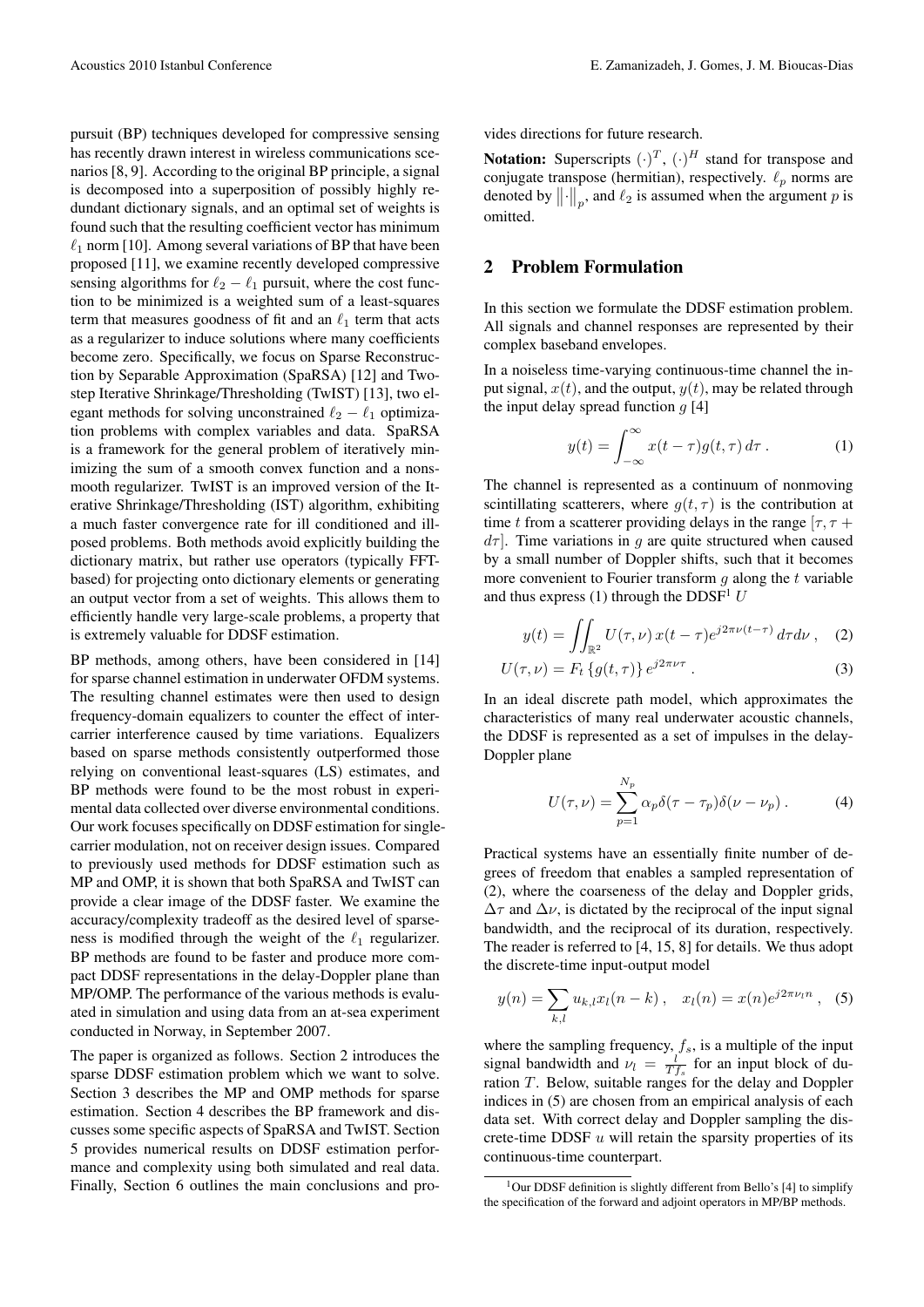The channel model (5) is linear in the DDSF coefficients, and may be written in matrix form as

$$
y = Xu , \tag{6}
$$

where  $v$  denotes a vector of  $M$  observed samples, u holds the DDSF coefficients to be determined, and  $X$  is the known *dictionary matrix*. The *p*-th column of **X** is a vector,  $x_n$ , of  $M$  input samples, delayed relative to y and Doppler shifted as required for the  $p$ -th element of **u** according to (5). As in [2] we assume that the observed block is sufficiently short (lasting for about 1 second) so that the channel coefficients in u can be considered constant. The problem of DDSF estimation is to obtain the coefficient vector given the dictionary matrix and a noisy version of the observation vector y in (6).

For realistic choices of the delay and Doppler grids under the assumed signal bandwidth the dictionary matrix will be very large, making it inconvenient and slow to operate on it explicitly. However, the sparse identification methods under consideration only require that matrix products of the form  $Xu$  or  $X<sup>H</sup>y$  be calculated, and for blocks of contiguous observed samples this can be done very efficiently due to the special structure of  $X$ , which is the (column-wise) concatenation of convolution matrices for the signals  $x_l(n)$  in (5). Specifically:

- [Forward mapping] To generate Xu perform timeinvariant filtering of  $x_l(n)$  with the subset of elements of **u** pertaining to Doppler frequency  $\nu_l$ , then add over l. Naturally, the FFT can be used for filtering.
- [Adjoint mapping] To generate the vector  $X^H y$  crosscorrelate the sequences  $y(n)$  and  $x<sub>l</sub>(n)$ , for all l, restricted to the samples contained in y and X. Each element of the desired vector,  $x_p^H y$ , is given by the crosscorrelation for a specific Doppler index and lag. The FFT should be used to efficiently compute these crosscorrelations, except when the range of delays considered in the DDSF is extremely short.

The modified DDSF definition adopted in (2)–(3) directly supports the above procedures for forward and adjoint mapping with no need for further postprocessing.

# 3 Basic and Orthogonal Matching Pursuit Methods

Matching Pursuit is an elegant method introduced by Mallat and Zhang [16], which iteratively decomposes a signal into a linear expansion of waveforms that are selected from a redundant dictionary. This section reviews the algorithms for DDSF estimation through basic MP and OMP, following a similar notation to [2]. Both MP and OMP sequentially select dominant taps of the DDSF that maximize the projection of the residual observation vector onto the corresponding symbol vector and then calculate tap coefficients according to some criteria. The difference is that MP calculates each tap coefficient directly from the projection regardless of the previous history, while OMP obtains a joint LS solution for the coefficients of all the selected taps [2].

At each iteration,  $t$ , MP selects one column of  $X$  that correlates best with the approximation residual from the previous iteration,  $\mathbf{r}_{t-1}$ , [16]

$$
p = \arg \max_{s \notin I_{t-1}} \frac{|\mathbf{x}_s^H \mathbf{r}_{t-1}|^2}{\|\mathbf{x}_s\|^2},
$$
 (7)

where  $I_{t-1}$  is the index set of all previously selected columns. The initial residual is the observation vector,  $r_0 = y$ . Then  $u_p$ , which is the element of **u** associated with the dictionary column  $x_p$ , can be computed as

$$
u_p = \frac{\mathbf{x}_p^H \mathbf{r}_{t-1}}{\left\| \mathbf{x}_p \right\|^2} \,. \tag{8}
$$

Finally, the residual vector and index set are updated for the next iteration as

$$
\mathbf{r}_t = \mathbf{r}_{t-1} - u_p \mathbf{x}_p , \qquad I_t = I_{t-1} \cup p . \qquad (9)
$$

The stopping criterion can be based on thresholding of  $|u_p|$ or  $\|\mathbf{r}_t\|$ . When the same dictionary matrix is repeatedly applied to different observation vectors, the online computation of inner products can be eliminated by precomputing a table with all inner products between columns of the dictionary matrix.

OMP improves upon MP by recognizing that the correlation between selected columns of X as iterations progress should be taken into account to produce a LS estimate for the corresponding subset of coefficients in u [2]. A basic approach would be to explicitly minimize  $\|\mathbf{y} - \mathbf{X}_{I_t} \mathbf{u}_{I_t}\|$  at each iteration, where  $X_{I_t}$  denotes the set of selected columns of X, but this would be computationally burdensome. A better option is to recursively update a QR factor of  $X_{I_t}$  and only solve for the DDSF coefficients at the end, as described below. The same criterion of MP is used to choose a new column of X at each iteration.

- 1. Initialize  $\mathbf{r}_0 = \mathbf{y}$  and  $\mathbf{Q}_{I_0} = \mathbf{R}_{I_0} = \emptyset$
- 2. While the stopping criterion is not met:
	- a) Select column  $p$  as in (7)
	- b) Update the QR factor<sup>2</sup> of  $X_{I_t} = Q_{I_t} R_{I_t}$
	- c) Project the residual onto q, the new column of  $\mathbf{Q}_{I_t}$ , as  $z_p = \mathbf{q}^H \mathbf{r}_{t-1}$  and store the coefficient
	- d) Update  $I_t$  and  $\mathbf{r}_t = \mathbf{r}_{t-1} z_p \mathbf{q}$
- 3. Return  $\mathbf{u}_{I_t} = \mathbf{R}_{I_t}^{-1} \mathbf{z}_{I_t}$ , where  $\mathbf{z}_{I_t}$  holds all sequentially stored residual projections

<sup>2</sup>We first build  $\mathbf{Q}_{I_t} = \begin{bmatrix} \mathbf{Q}_{I_{t-1}} & \mathbf{x}_p \end{bmatrix}$  and  $\mathbf{R}_{I_t} = \begin{bmatrix} \mathbf{R}_{I_{t-1}} & 0 \\ 0 & 1 \end{bmatrix}$  $\mathbf{0}^T$  1  $\int$ , then apply the Gram-Schmidt procedure to  $x_p$  to reorthogonalize the basis.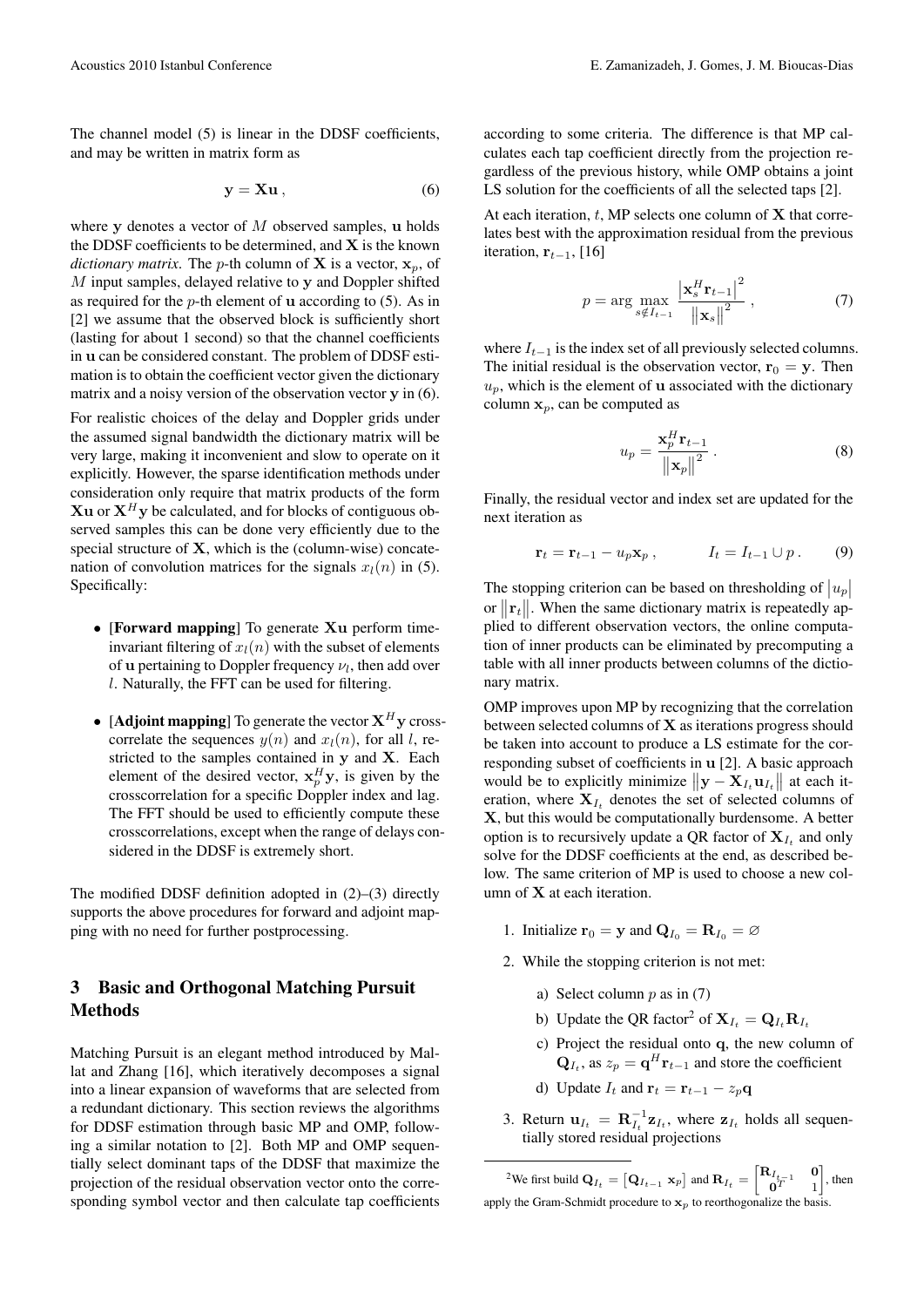

Figure 1: Sparse DDSF estimation for simulated channel using various pursuit algorithms. (a)–(b) True DDSF and time-varying channel impulse response. (c) MP (d) OMP (e) SpaRSA (f) TwIST. Although all methods detect some nonzero taps, SpaRSA and TwIST provide a clearer picture of the DDSF. Their running time is also significantly lower than for MP and OMP.

#### 4 Basis Pursuit Methods

Finding sparse approximate solutions to large underdetermined linear systems of equations is relevant in several problems in signal/image processing and statistics [11]. In signal processing recent achievements in compressive sensing (CS) have sparked enormous interest in such techniques for solving various linear inverse problems. We are mainly concerned with solving unconstrained  $\ell_2-\ell_1$  optimization problems of the form

$$
\min_{\mathbf{u}} \frac{1}{2} \| \mathbf{y} - \mathbf{X} \mathbf{u} \|_{2}^{2} + \tau \| \mathbf{u} \|_{1} , \qquad (10)
$$

where the first term measures how well the candidate solution fits the observed data, in the LS sense, while the second one is a regularizer which acts as a surrogate for the intractable  $\ell_0$  norm, and tends to penalize more heavily vectors u with many nonzero components. The so-called regularization parameter  $\tau$  controls the relative weight of the two terms [13]. We note that many variants of (10) exist in the literature, e.g., keeping only one of the terms in the cost function and including the other one as a constraint under a prescribed bound [11].

In most reported applications of  $(10)$  the data matrix **X** is fat, i.e., there are fewer observations than unknowns, and the regularizer is essential for obtaining a well-posed optimization problem. This is not necessarily the case in DDSF estimation, where data blocks may be large enough to enable even conventional LS estimation. The  $\ell_1$  regularizer then acts simply as a device for automatically setting to zero small coefficients, whose contribution to improve the fit to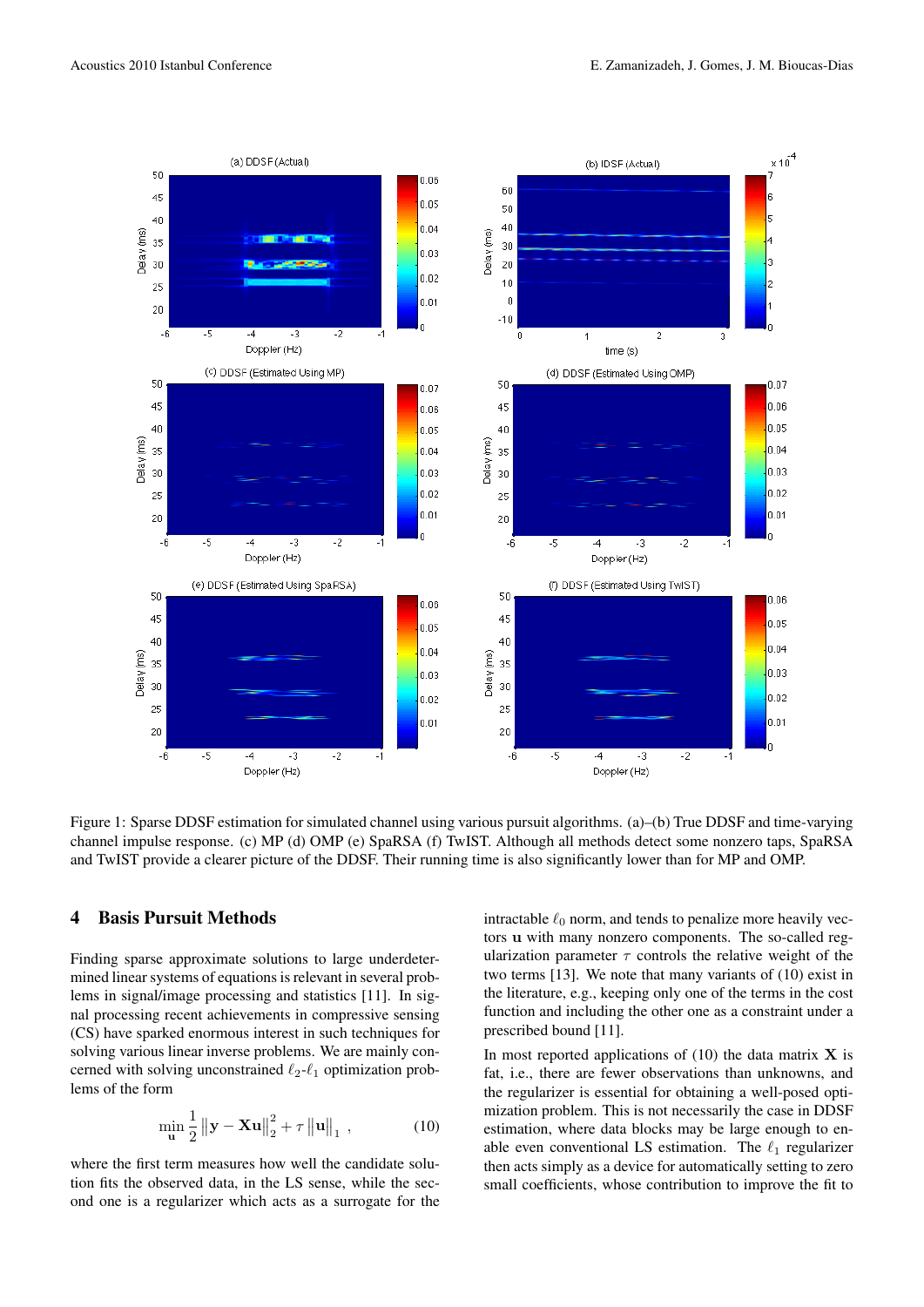

Figure 2: Sparse DDSF estimation for real channel. (a) MP (b) OMP (c) SpaRSA (d) TwIST. In this case all solutions have adequate support in the delay-Doppler plane.

observations is marginal, but which would nonetheless be retained by a pure LS estimator.

Unlike OMP, (10) does not lead to a LS solution for u over the set of identified nonzero taps, although the overall shapes are usually similar up to a scaling factor. The practical implementations for the BP methods described in Sections 4.1 and 4.2 therefore provide an option for a postprocessing *debiasing step*, where a true OMP-type LS solution is calculated. Debiasing is included in the running times reported in Section 5.

# 4.1 Sparse Reconstruction by Separable Approximation (SpaRSA)

SpaRSA is a general framework for numerically solving an unconstrained optimization problem of the form [12]

$$
\min_{\mathbf{u}} f(\mathbf{u}) + \tau c(\mathbf{u}), \qquad (11)
$$

where  $f$  is a smooth function and  $c$  is the sparsity-inducing regularizer which, in state of the art CS methods, is nonquadratic and nonsmooth (typically the  $\ell_1$  norm appearing in (10)). It is an iterative method that at each step solves an optimization subproblem with an approximation for  $f$  that is separable in the unknowns, interpolating the gradient information and using a diagonal approximation to the Hessian. Simple and efficient algorithms result when the regularizer is also separable, i.e., it is a sum of functions of the individual components of its argument,  $c(\mathbf{u}) = \sum_i c_i(u_i)$ , as is the

case for the  $\ell_1$  norm. For the  $\ell_1$  regularizer in the real field SpaRSA repeatedly evaluates simple so-called *soft threshold* functions of the form<sup>3</sup> soft $(u, a) = sign(u) \max\{|u| - a, 0\}$ for each component of  $u$ , where  $a$  depends on the current step and regularization parameters. It is through the max operation that small elements of u are set to zero.

The SpaRsa framework also yields efficient solution techniques for other regularizers, such as the nonconvex  $\ell_0$  norm and group-separable regularizers. It readily generalizes to the case in which the data is complex rather than real, which is highly desirable for working with complex baseband representations of digital communications signals. Experiments with CS problems show that this approach is competitive with the fastest known methods for the standard  $\ell_2 - \ell_1$ problem, as well as being efficient on problems with other separable regularization terms.

The regularization parameter  $\tau$ , which is usually set by trial and error, provides an adjustable control to specify the desired level of sparsity in the solution. As a rule of thumb  $\tau$ should approximately equal the maximum squared  $\ell_2$  norm of the dictionary matrix columns. Section 5 assesses the computational complexity (running time) vs. accuracy as a function of this parameter.

<sup>&</sup>lt;sup>3</sup>In the complex case this becomes soft $(u, a) = \frac{\max\{|u| - a, 0\}}{\max\{|u| - a, 0\} + a} u$ .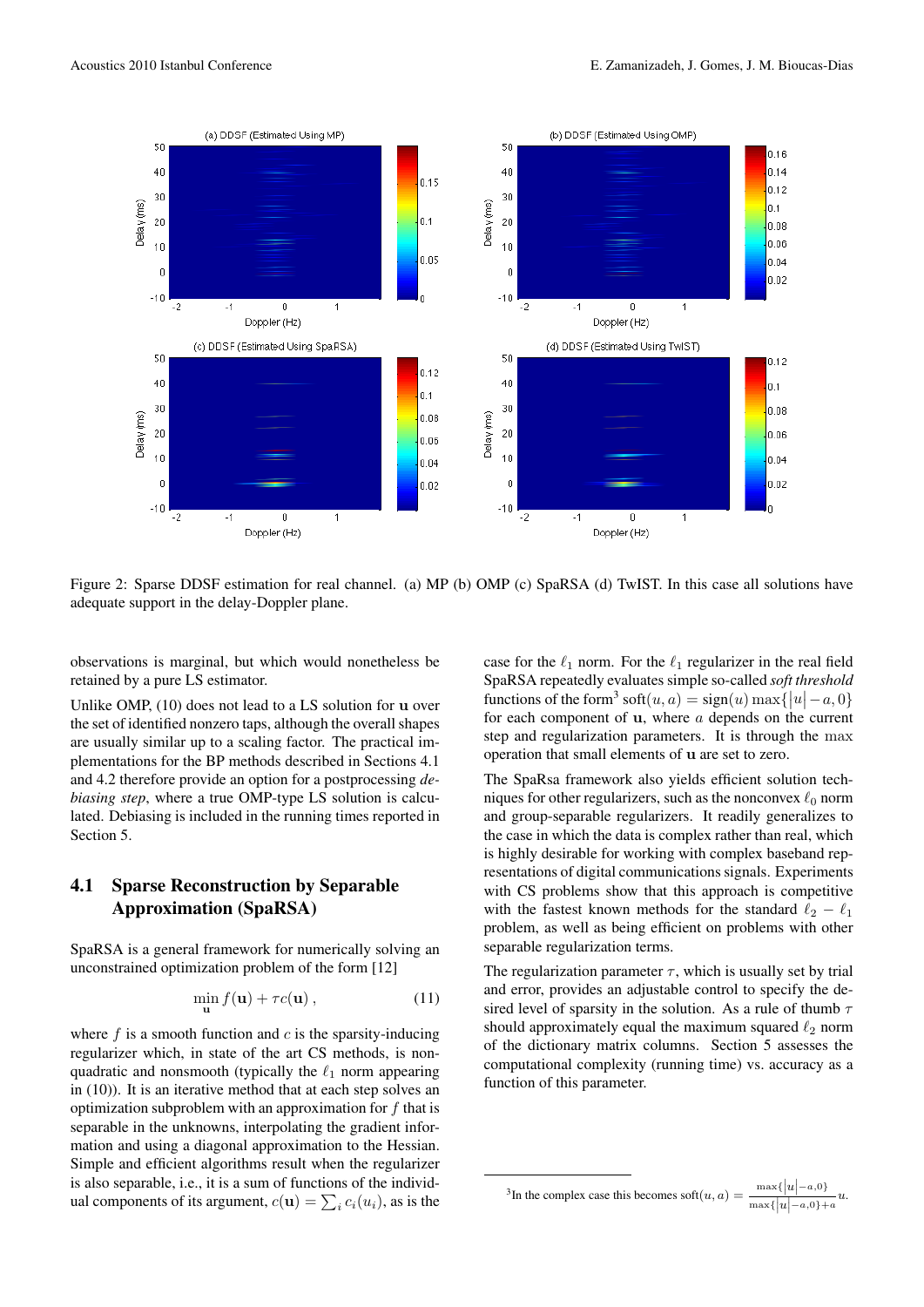

Figure 3: Sparse DDSF estimation for real channel. (a) MP (b) OMP (c) SpaRSA (d) TwIST. In this case the coverage of MP and OMP in the delay-Doppler plane seems too disperse.

# 4.2 Two-step Iterative Shrinkage/ Thresholding Algorithm (TwIST)

Iterative shrinkage/thresholding (IST) algorithms attempt to minimize the cost function (11) for  $f(\mathbf{u}) = \frac{1}{2} ||\mathbf{y} - \mathbf{X}\mathbf{u}||$ 2 through the recursion

$$
\mathbf{u}_{t+1} = (1 - \beta)\mathbf{u}_t + \beta \Psi_\tau \left(\mathbf{u}_t + \mathbf{X}^H(\mathbf{y} - \mathbf{X}\mathbf{u}_t)\right), (12)
$$

where  $\Psi_{\tau}$  is the *shrinkage function*, a componentwise nonlinearity that reduces the range of the elements of u and thus induces sparsity by setting small coefficients to zero [17]. When  $c(\mathbf{u}) = ||\mathbf{u}||_1$  in (11),  $\Psi_\tau$  coincides with the soft threshold function defined in Section 4.1. In (12)  $0 < \beta \le 1$ is a parameter which changes the convergence rate of the IST method. Setting  $\beta = 1$  defines the original IST algorithm.

The convergence rate of IST algorithms depends on the linear observation operator Xu, becoming very slow when it is ill-conditioned or ill-posed. Two-step iterative shrinkage/thresholding algorithms overcome this shortcoming by implementing a modified version of IST where  $u_{t+1}$  depends explicitly on  $\mathbf{u}_t$  and  $\mathbf{u}_{t-1}$ . The resulting algorithms exhibit a much faster convergence rate than IST for ill conditioned and ill-posed problems [13]. The TwIST recursion is given by

$$
\mathbf{u}_{t+1} = (1-\alpha)\mathbf{u}_{t-1} + (\alpha-\beta)\mathbf{u}_t + \beta\Psi_\tau \Big(\mathbf{u}_t + \mathbf{X}^H(\mathbf{y}-\mathbf{X}\mathbf{u}_t)\Big),\tag{13}
$$

where  $\alpha$  and  $\beta$  are algorithm parameters that determine the convergence rate and should be adjusted for each specific optimization problem. Like SpaRSA, this algorithm can readily be applied to the complex case.

#### 5 Performance Assessment

In this section we compare the performances of the sparse DDSF estimation methods in single-carrier (QPSK) transmissions over simulated and real underwater channels.

### 5.1 Simulation Results

The transmitted signal is a QPSK packet at 2.4 kbaud, with 5.5 kHz carrier frequency, 4.5 kHz bandwidth, root-raisedcosine (RRC) pulse shapes (88% rolloff), and total duration 1 s. The source and receiver are located 1.1 km apart, at 30 m depth, and approaching each other with relative speed 1 m/s. The bottom is sandy (1600 m/s, 2 g/cm<sup>3</sup>, 0.8 dB/ $\lambda$ ), at 110 m depth. The received signal, sampled at 4 times the symbol rate ( $f_s$  = 9.6 kHz), is computed with an online ocean acoustic simulator developed by the University of Algarve<sup>4</sup>.

Figure 1 shows the DDSF estimation results for this channel. As in [14] we use sub-symbol delay resolution  $\Delta \tau$  =  $1/f_s \approx 10^{-4}$  s, whereas the Doppler step is  $\Delta \nu = 0.2$ 

<sup>4</sup>http://www.ua-net.eu/projects/simulator/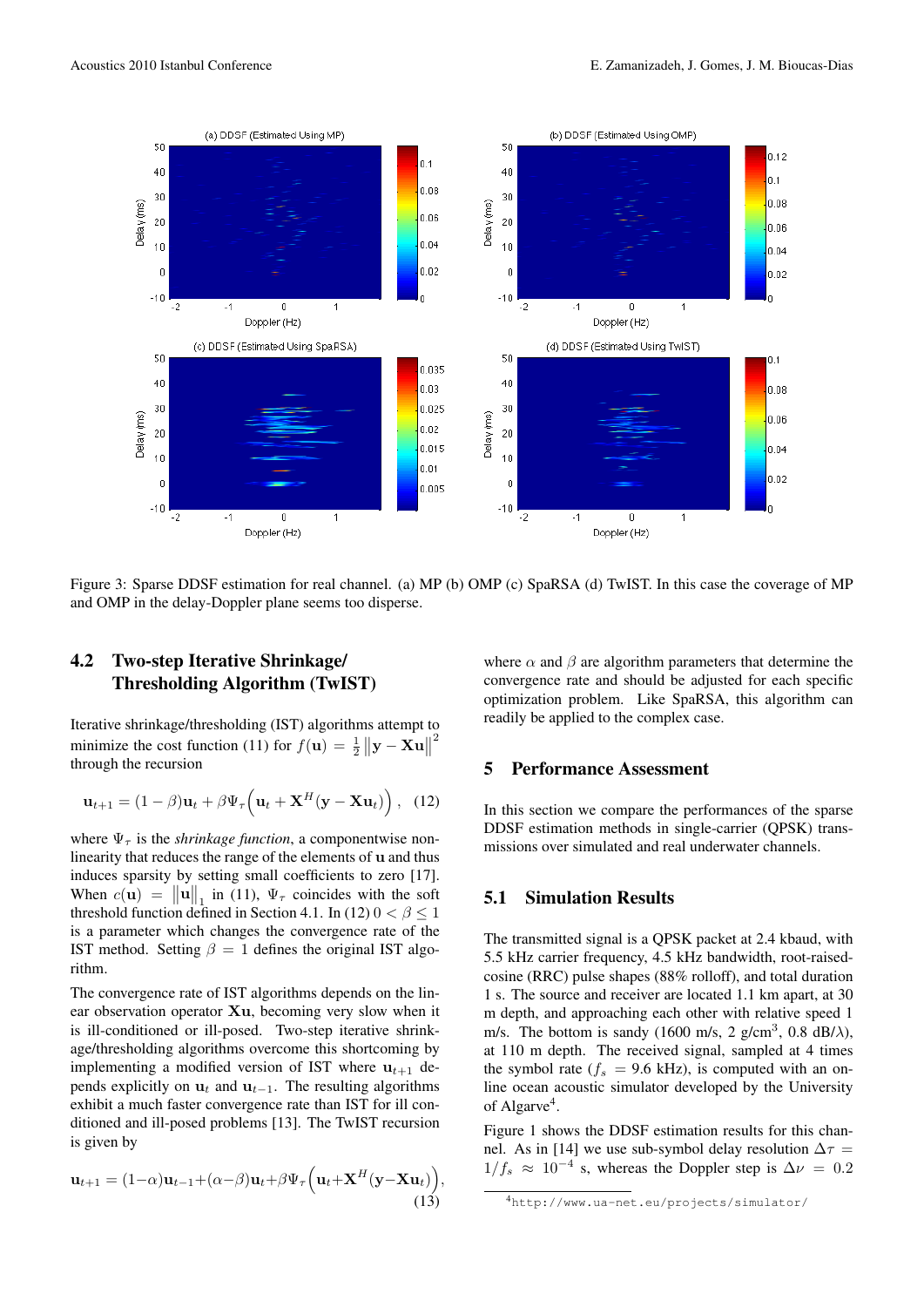

Figure 4: Running time for DDSF estimation methods. (a) Variable sparsity, with fixed problem size. (b) Variable problem size, with fixed regularization parameters/stopping criteria.

Hz. The DDSF has a total of  $324 \times 26$  coefficients, so the (implicit) dictionary matrix **X** has  $9600 \times 8424$  entries. From the figure it is clear that all methods capture the effective support region for the DDSF reasonably well, although SpaRSA and TwIST provide more compact representations that better match the true DDSF shown in Figure 1a. Besides, the running times for BP methods are significantly shorter than those form MP and OMP to estimate the same number of non-zero taps.

#### 5.2 Experimental Results

The UAB'07 sea trial was carried out in Norway during the first two weeks of September 2007. The transmitter was suspended from a fixed platform 10 m from shore, at a depth of about 5 m. The receiver (hydrophone #8 of a 16-element vertical array) was suspended from a drifting buoy at a depth of about 35 m. The communication range was approximately 800 m, the bottom depth gradually increasing from 10 m at the transmitter to about 100 m at the receiver location. Several modulation formats were transmitted with carrier frequency 5.5 kHz and variable bandwidth. In this work we focus on QPSK packets (type Q1) at 1 kbaud, with 1.5 kHz bandwidth, RRC pulse shapes (50% rolloff), and total duration 3 s. Each packet is flanked by a pair of start/stop LFM markers to be detected by cross-correlation for packet synchronization and coarse Doppler compensation through resampling. The Doppler axis in DDSF plots already accounts for this preprocessing. Each DDSF is estimated based on a time window of 1 s centered on the received signal.

Experimental results are presented in Figures 2 and 3. Despite the fact that the most energetic taps of the DDSF are detected by all methods in the packet shown in Figure 2, the results for BP methods are more concentrated. Similarly to the simulation results of Figure 1, these seem more physically plausible. Results for a second packet, in Figure 3, demonstrate a case with stronger Doppler spread, where MP and OMP identify many scattered points that make it even more difficult than previously to grasp the shape of the DDSF, while BP methods provide a much more clear picture.

The run times for the four methods as a function of the number of nonzero taps<sup>5</sup> for estimating a fixed-size DDSF are shown in figure 4a. Since MP methods search for the highest projection for each new selected tap, the run time for MP and OMP is directly dependent on the number of nonzero taps. On the other hand, BP methods estimate the sparse vector jointly by solving a single optimization problem, which makes them less dependent on the number of nonzero taps. It is clear that in all situations BP algorithms are significantly faster than MP methods with no sacrifice in accuracy. Figure 4b shows the dependency of elapsed time for variable-size DDSF estimation as the Doppler resolution increases. Although getting higher DDSF resolution obviously implies greater computational cost in all algorithms, the elapsed time for MP and OMP grows significantly faster than for SpaRSA and TwIST.

## 6 Conclusion

In this paper we assessed the performance of two basis pursuit algorithms (SpaRSA and TwIST) for sparse DDSF estimation, comparing them with well established matching pursuit methods (MP and OMP). Numerical results using both simulated and real data showed that BP methods lead to more compact support in the delay-Doppler plane and a clearer picture of the DDSF. Moreover, this improvement over MP and OMP was attained with both significantly lower computational effort and more favorable scaling of complexity as a function of the problem size and number of nonzero entries in the DDSF.

<sup>5</sup>These were obtained by varying the number of iterations in MP/OMP or the value of the regularization parameter  $\tau$  in BP methods.